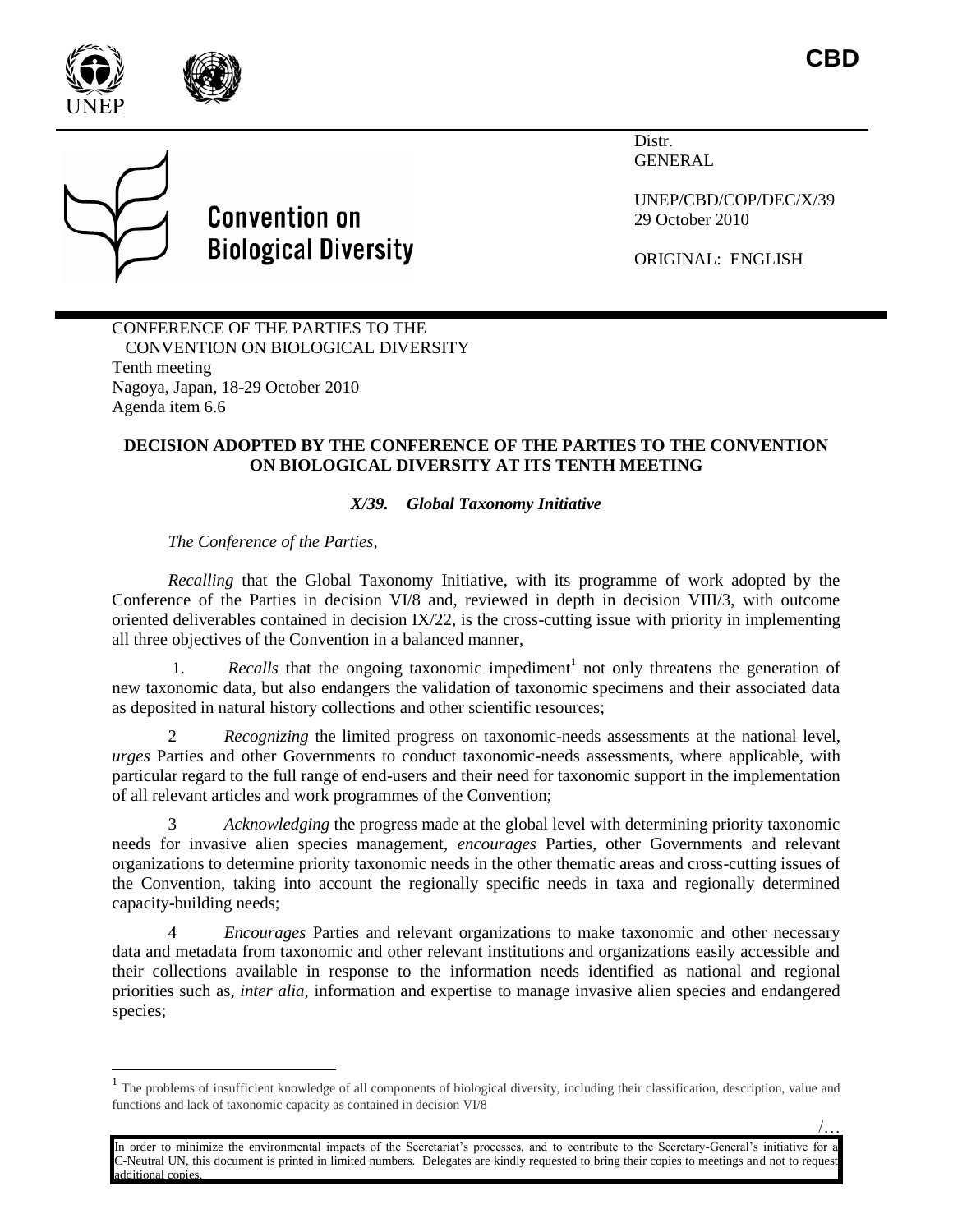## UNEP/CBD/COP/DEC/X/39 Page 2

5. *Recognizing* the need for better and more comprehensive data of species distribution at bioregional scale, *urges* Parties and *invites* other Governments and organizations, to better coordinate their taxonomic research in biogeographic regions, and to share and exchange, new and existing information;

6. *Further urges* Parties and *invites* other Governments and organizations to increase the knowledge base on ecological range and the condition of the species in order to better meet the user-needs in respect of bioindication of ecological health;

7*. Requests* the Executive Secretary with the assistance of the Coordination Mechanism for the Global Taxonomy Initiative and in collaboration with relevant international organizations, to hold capacity-building training workshops in all subregions and regions as needed;

8. *Urges* Parties and *invites* other Governments to endorse Global Taxonomy Initiativerelated project proposals relevant to their national biodiversity strategies and action plans prepared in collaboration with national, regional and global partner organizations and networks, to facilitate the process of project funding by the Global Environment Facility and through other relevant sources of funding;

9. *Urges* Parties and *invites* other Governments to facilitate the development of the capacity, in collaboration with global, regional and subregional networks, as needed in:

(a) The use of shareable taxonomic knowledge, and associated materials, by enhancing the management and use of in-country collections of referenced specimens, subject to the provisions of Article 15 of the Convention;

(b) Molecular techniques commonly used in taxonomy, such as DNA barcoding among others;

(c) Training courses both for the users of taxonomic information and for young professional taxonomists;

(d) Scientific collections in developing countries, particularly the least developed countries and small island developing states among them, and countries with economies in transition;

10. *Recognizing* the importance of exchange of taxonomic voucher specimens for noncommercial biodiversity research, *encourages* Parties, other Governments and organizations to find ways of facilitating and benefiting from regional and subregional scientific and technical collaborations in accordance with relevant national legislation and relevant requirements where applicable with due regard for the need to address changes in use and intent other than taxonomic and subject to the outcomes of the negotiation on the international regime on access and benefit-sharing under the Convention;

11 *Recognizing* that the number of professional taxonomists is predicted to decrease and that the rapid accumulation of information in DNA sequences will require an expansion of taxonomic expertise to reliably identify the taxa from which the sequences derive; allowing potential of new technologies to be maximize for a wide range of biodiversity assessments, *encourages* Parties and other Governments to enhance the activities of institutions related to taxonomy to provide job opportunities and incentives for young taxonomists and to strengthen the taxonomic capacity to conduct appropriate training for parataxonomists and relevant end-users of taxonomy at national, regional and global levels;

12. *Invites* Parties, other Governments and international and funding organizations to carry out implementation of the programme of work for the Global Taxonomy Initiative with special attention to national and regional inventories of all organisms, i.e. plants, animals and microorganisms;

13. *Further recognizing* that taxonomic capacity is crucial for the implementation of all relevant articles and work programmes of the Convention and that the taxonomic capacity to inventory and monitor biodiversity, including the use of new technologies, such as DNA barcoding and other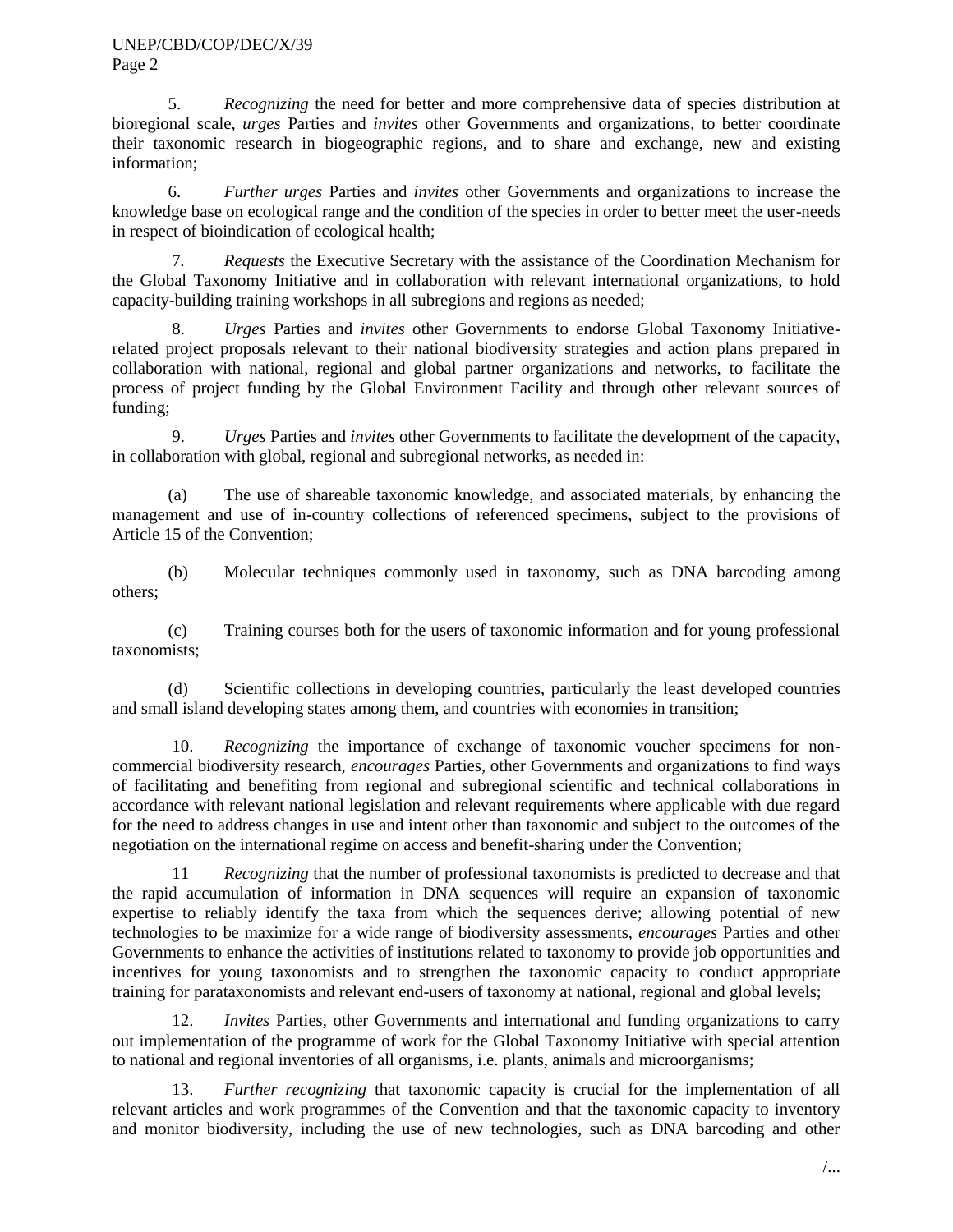relevant information technology is not adequate in many parts of the world, *invites* the Global Environment Facility, Parties, other Governments, and other international and funding organizations to put higher priority for funding to GTI proposals;

14. *Welcoming* the progress on the establishment of a Special Trust Fund for the Global Taxonomy Initiative and *acknowledging* the work of BioNET-INTERNATIONAL and relevant networks and organizations and Parties contributing to the development and promotion of the sponsorship strategy and global campaign, as elaborated in the progress report on the establishment of a special fund for the Global Taxonomy Initiative: 2

(a) *Invites* Parties and other Governments and organizations to respond urgently to make the trust fund operational before the eleventh meeting of the Conference of the Parties;

(b) *Requests* the Executive Secretary, in accordance with decision IX/22 to propose the formal constitution of a steering committee reflecting regional balance and other appropriate expertise to facilitate identification of suitable funding sources and assist the operationalization of the Special Fund taking into account the suggestions included in the progress report;

15. *Welcomes* the section on taxonomy as part of the statement and recommendation from UNESCO International Year of Biodiversity Science Policy Conference, held at UNESCO Headquarters, Paris from 25 to 29 January 2010 and *urges* Parties and *invites* other Governments and relevant organizations to support and implement, as appropriate, in accordance with all three objectives of the Convention on Biological Diversity and, where applicable, with prior informed consent and/or approval and involvement of indigenous and local communities, as well as relevant national legislation, the following recommendations for scaling up and sustaining taxonomy resulting from this Conference:

(a) Supporting indigenous and local communities in capturing and preserving their taxonomic knowledge;

(b) Applying cybertaxonomy, molecular and other innovative approaches to accelerate the taxonomic workflow of discovery and description;

(c) Using digital and molecular infrastructure tools to integrate taxonomic data with other types of life science information, thus also broadening the products available to support identification and other services;

(d) Prioritization of taxonomic efforts according to scientific knowledge gaps and user needs;

(e) Making communication and outreach standard practice, and using Internet media platforms to reach the public and others;

(f) Training a new generation of taxonomists, able to work flexibly and collaboratively and taking stock of new and emerging technologies and tools;

(g) Appreciating the valuable contributions of taxonomy and recognizing it as a branch of cutting-edge science;

16*. Requests* the Executive Secretary in consultation with Coordination Mechanism for the Global Taxonomy Initiative, national focal points for the Initiative and relevant institutions, bodies and organizations, to develop a comprehensive capacity-building strategy for the Global Taxonomy Initiative

 $\overline{a}$ 

 $^2$  UNEP/CBD/CO/10/INF/35.